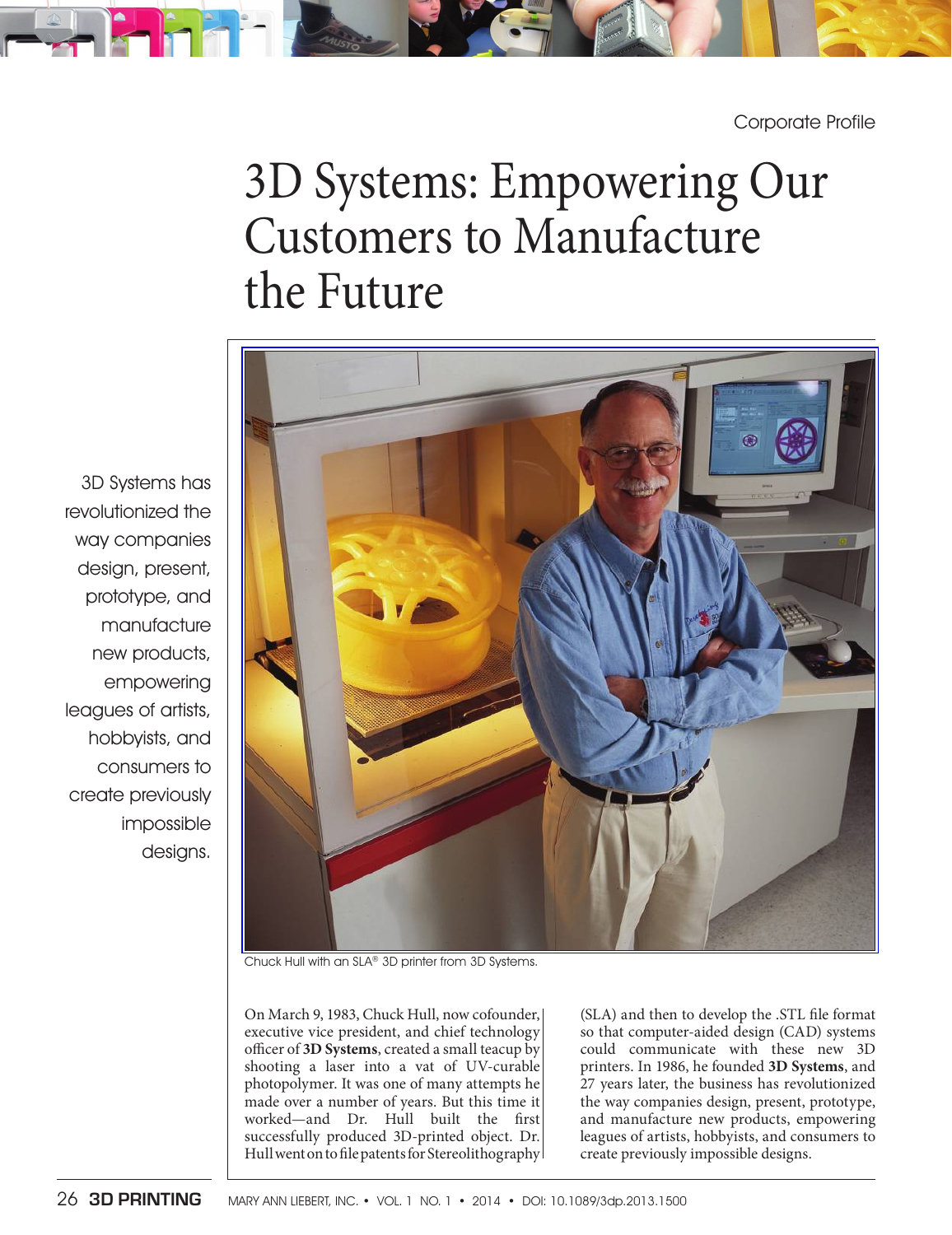**3D Systems** is the leading global provider of 3D content-to-print solutions, including professional and consumer design-to manufacturing products, tools, and services. Our portfolio includes the most comprehensive family of personal to production 3D printers; materials from thermoplastic to fully dense precious metals; intuitive and powerful content development and design tools; and global, on - demand rapid manufacturing of production- and consumer-grade parts.

 At **3D Systems** , we believe in expanding possibilities. We are disrupting product design and manufacturing, changing health care, altering the way we archive, enabling distributed and localized production, empowering entrepreneurs to level the playing field with traditional powerhouses, and giving large companies the power to manufacture products faster and customize their product offering. Through all of this, we are shaping a tomorrow characterized by less waste, dwindling ecological footprints, and a sustainable economy. We are *manufacturing the future* .

#### What makes us different?

In short, we are differentiating ourselves with a strategy based on innovation, focused growth initiatives, and convergence of exponential technology. Concurrently, a number of other factors separate us from the pack.

- **Dedication to innovation and**  development—We are expanding our 3D print technology and our second-to-none print materials portfolio. As our business grows, we continue to invest in dazzling new technologies and grow our leading print engine portfolio through in-house research and development. The high performance and precision that result are the reasons why many of the leading aerospace, health care, metal casting, and jewelry manufacturers continue to deploy and integrate our systems into their manufacturing operations.
- Reimagining the engineer's desktop-We are quickly expanding our solution toolbox, identifying partners and technologies that will help us create a differentiated, interoperable, content-to-print system. Our goal is to develop and deliver a complete platform that will connect desktops, mobile devices, cloud computing, and manufacturing devices for the ultimate in productivity and fidelity. To fulfill this commitment, we've invested more than \$100 million to bring together an unparalleled suite of 3D

scanning, volumetric CAD, quality verification, and content-authoring software. In addition, we're making it easy to order on - demand parts from the cloud with our QuickParts® service and Bespoke Innovations<sup>®</sup> health-care services.

• Disrupt, transform, and impact—We are focused on changing entire industries and poised to disrupt how we create, what we make, and where we manufacture. This innovation-focused strategy and our growth initiatives position us at the heart of some \$30 billion of the 3D design-to manufacture value chain opportunities, which we expect could allow us to outpace projected marketplace growth for the foreseeable future.

The confluence of our unmatched portfolio, unparalleled technology, and financial strength-in addition to our first-mover advantage in key verticals like patient-specific medical devices, advanced manufacturing, and consumer opportunities-provides us with greater flexibility to pursue even more open - ended growth opportunities as we disrupt and transform the design-tomanufacturing workflow.

## What's driving 3D printing adoption ?

 A number of trends are contributing to the adoption of 3D printing capabilities. First, compressed product life cycles and competitive pressure are forcing users to reduce new product time-to-market and innovation timelines. **3D Systems'** 3D printers are key to shrinking the design-to-manufacture window. Second, a rise in part complexity and part count has given rise to 3D printing adoption. 3D printing can create geometries that are quite simply not possible with traditional manufacturing methods and can do so without increased costs. Thirdly, the push for companies across the board to reduce waste and energy consumption makes 3D printing an attractive option. In fact, many 3D printers allow users to recycle material after each use, cutting both waste and cost. Finally, a recent Engineering.com survey reveals that 66% of engineers do not use professional 3D printers and 3D printing technologies, revealing a huge untapped market. Through our efforts to democratize access to 3D printing and lower price points, and our strides to make 3D printers easier to use, we can drive this new industrial revolution forward.

This is one major way that we create value, ultimately expanding our clients ' capabilities by providing the opportunity to design and manufacture faster, better, and more economically.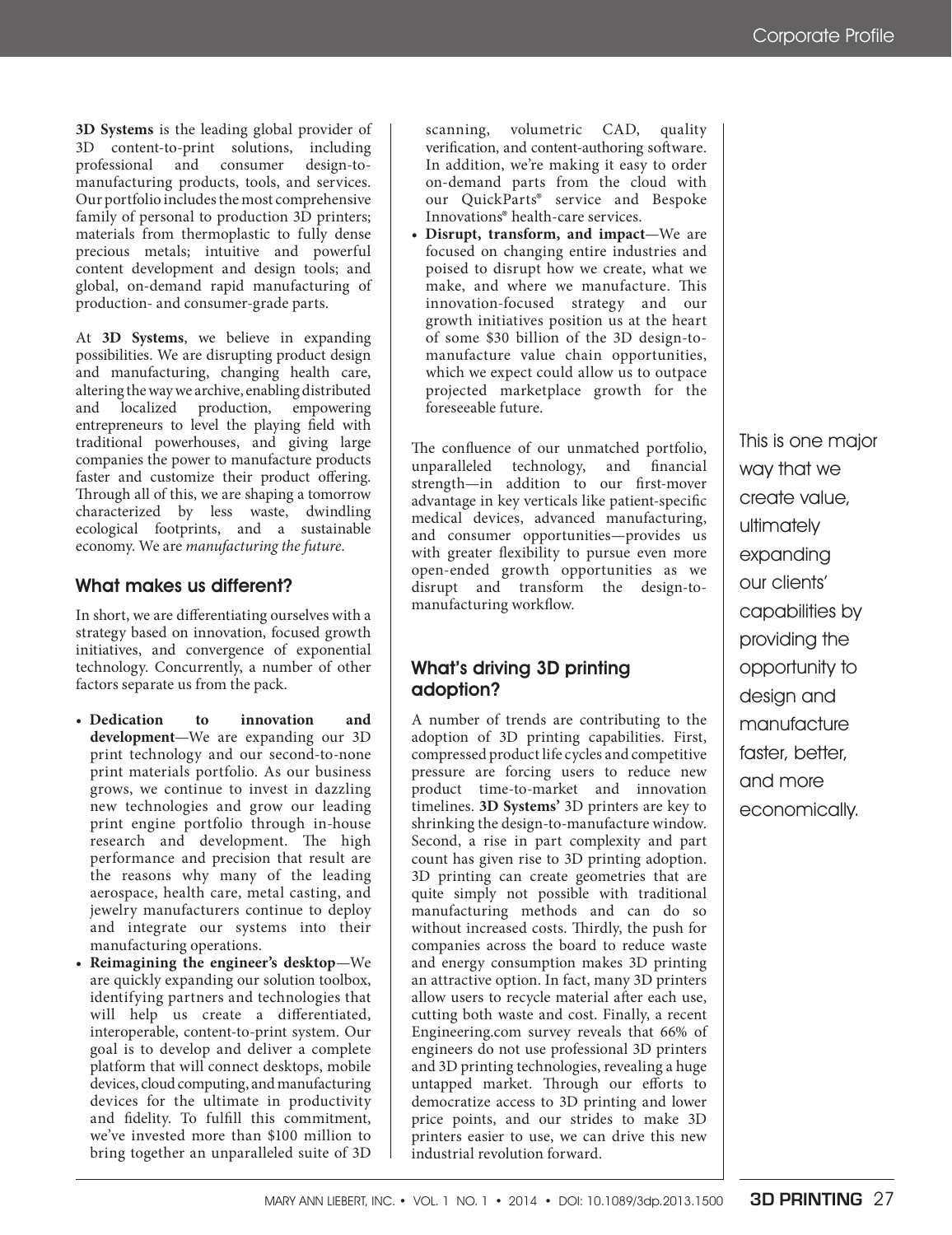

A full-color shoe concept model printed with 3D Systems' ColorJet technology.

#### Creating value by expanding possibilities

 By accelerating 3D printer adoption through new products, ongoing channel expansion, and continuous technology, we are creating new opportunities and possibilities for a wide variety of clients. This is one major way that we create value, ultimately expanding our clients' capabilities by providing the opportunity to design and manufacture faster, better, and more economically.

 Allowing clients more capabilities is our main goal in democratizing 3D printing and 3D printing technologies. The larger the audience we reach, the faster we can transform and eliminate outdated methods. We continue to introduce improved, efficient, easy-to-use products at lower price points. In fact, over the past several years we decreased the cost of a 3D printer to \$1,300 USD while expanding our state-of-the-art 3D design and scanning technology — for users in the living room, classroom, garage, shop, or office. We expect this trend to accelerate and anticipate all users, regardless of level, to evolve with 3D printing in the years to come.

 Additionally, we create new possibilities via our enhanced portfolio of hardware, software, and services, as we provide one-stop shopping for ideation-to-production needs. For professional design, engineering, and manufacturing industries, some specific capability-enhancing features of our portfolio include:

 • **Unmatched and growing materials**  selection-Our portfolio of some 100 proprietary print materials for professional and production 3D printers includes the best performing thermoplastics, composite, and metal materials, as well as special-purpose biocompatible, conformal structural, and castable materials. This materials portfolio



A car headlamp part printed in Accura® ClearVue material.

allows us to cover the widest array of customer applications, providing high performance materials for aerospace and automotive, high-impact durable plastic for functional testing, cast-friendly wax for rapid foundry production, materials with injection molded-like properties and specialized materials for jewelry, dental models, medical implants, and more.

On-demand, cloud-based services-QuickParts is rapidly becoming a leading choice for quick-turn, on-demand manufacturing services. This innovative technology allows us unfiltered and direct access to end users and will provide them with the latest ideation-to-production solutions. This access will shape our customers' brand expectations, and



3D Systems' large array of 3D printers includes the ProJet® 3500 HDMax (left) and the brand new ProX™ 950 SLA production 3D printer (right).

Our health-care services give doctors and dentists the ability to create 3D models from DICOM data; create 3D printed, full-color models on demand; and make customized, artistic medical braces and prosthetic fairings.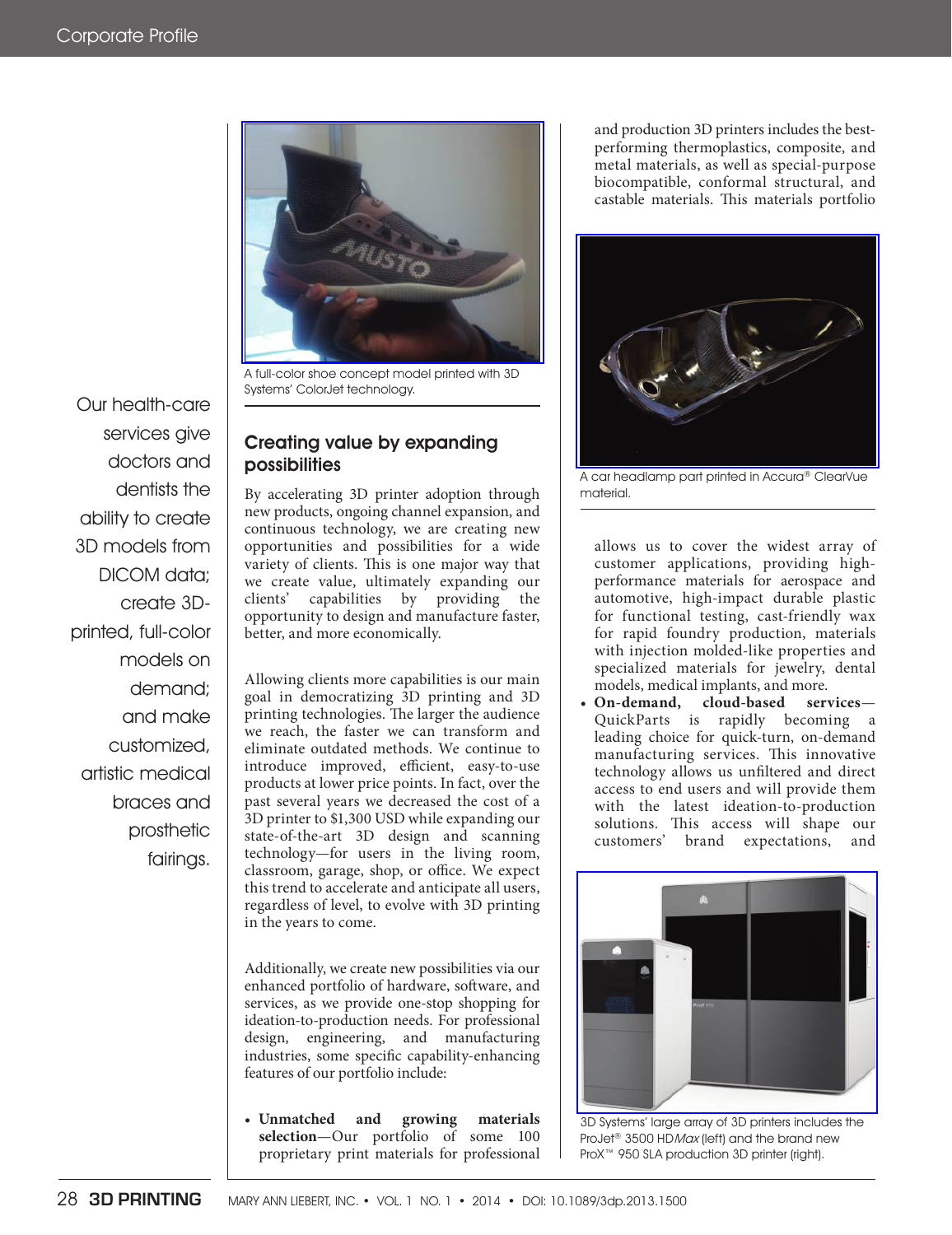QuickParts is our best cross-selling and upselling customer acquisitions portal. Additionally, our health-care services give doctors and dentists the ability to create 3D models from Digital Imaging and Communications in Medicine (DICOM) data; create 3D-printed, full-color models on demand; and make customized, artistic medical braces and prosthetic fairings.

• **Production-grade capabilities**—We are the recognized 3D printability leader in overall part performance, quality, accuracy, affordability, and sustainability. It goes without saying that our 3D printers can fulfill the production requirements typically only achievable from traditional manufacturing, but they do it more efficiently and often at a lower cost. Our depth and breadth of performance, differentiation, utility, and scalability means we can provide accuracy for fit and function, print quality for part detail definition, edge sharpness, and wall smoothness. In terms of size, our professional printers are capable of printing up to a full-size car dashboard with the finest feature details.

 As mentioned earlier, we are expanding the possibilities in the consumer market as well.

- **Reinventing retail Staples, Inc.,** became the first major U.S. retailer to announce the availability of 3D printers, and the company is expanding its in-store 3D printer availability. Yamada Denki, Office **Depot, Inc.,** and more are also attracted to our customer initiatives. Additionally, 3D content creation has become simpler and easier with digital photography or sensor improvements. 3D printing and personalization also enable entertainment companies and retailers to monetize their products in new, interactive, immersive, and customized ways.<br>Better consumer
- **Better consumer access** Cubify.com provides a unique ecosystem for all things 3D printing, with apps for gamified content creation; Cubify® authoring software; and download, hosting, publishing, and production services. With Cubify.com, creators, designers, and developers can share and monetize their creations and apps as well.
- Reimagining education-We have taken the lead to bring affordable 3D content-toprint packages to schools. In doing so, we are unleashing creativity through curriculum developments, community projects, educator partnerships and sponsorships, and seamless student/teacher experience integration.

#### 3D Systems is growing

 Guided by our experienced, dynamic, global management team, we are in the midst of an unprecedented growth period, and we expect that trend to continue in light of a number of factors and initiatives, including:

- Global reach—With more than 30 locations around the world, serving well over 500 channel partners, our local presence delivers quality service and support to all key marketplaces that we currently serve and those we hope to penetrate.
- **Manufacturing drives growth**-For the past several years, we sold about half of our professional-grade systems outright to



Students print their designs on the Cube® 3D printer.

3D printing and personalization also enable entertainment companies and retailers to monetize their products in new, interactive, immersive, and customized ways.



3D Systems' Cube 3D printer.